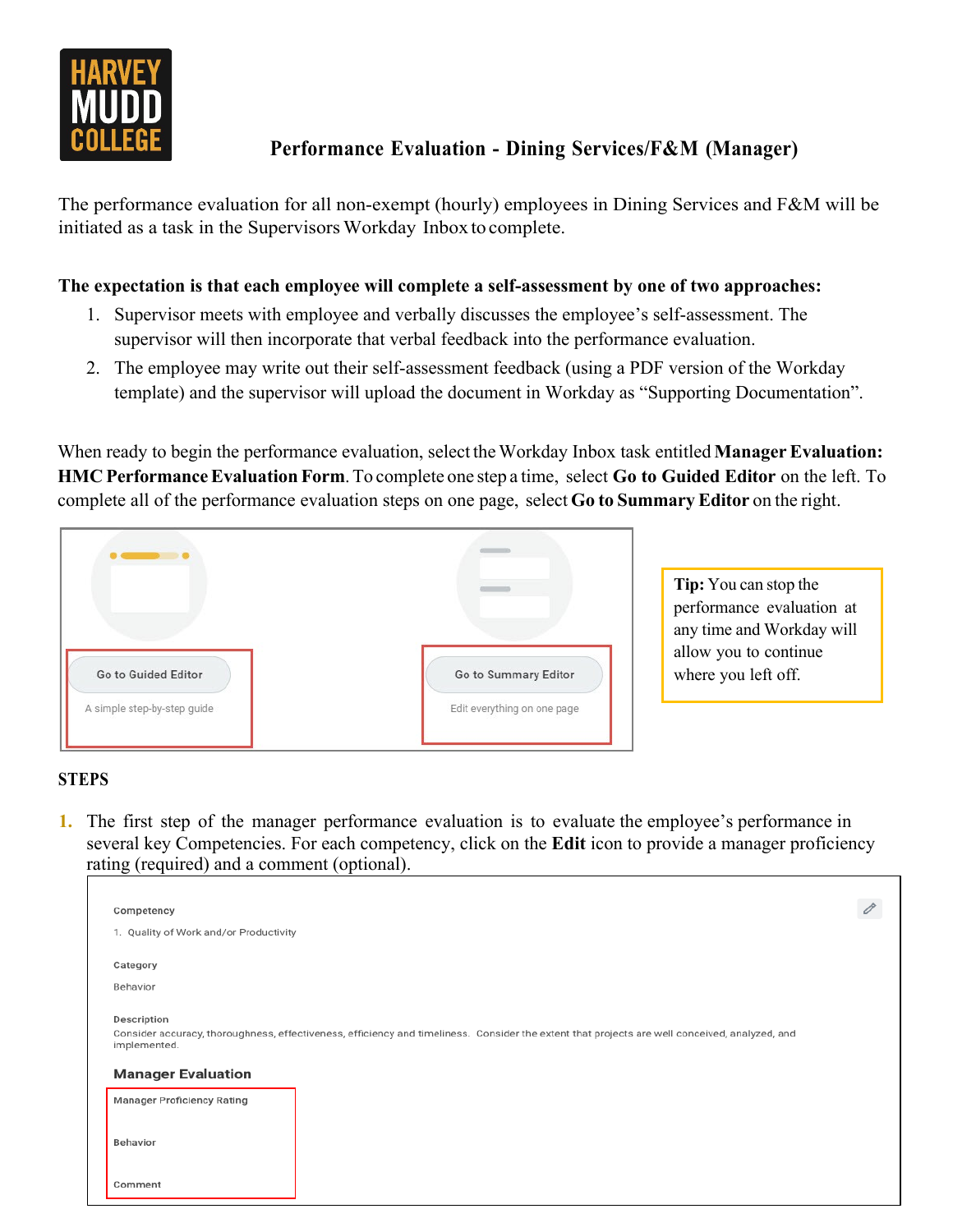Once all the Competencies are provided a manager proficiency rating, Workday will automatically calculate the "Summary Manager Evaluation" rating, based upon the collective competency ratings. Click **Next** when you are finished.

**2.** The next step of the performance evaluation is the overall performance rating section. Click on the **Edit** button to provide a rating (required) and provide additional comments to support your rating (optional). If you are in Guided Editor mode, click **Next** to move to the next step. If you are in Summary Editor mode, scroll down.

|                           | Overall Evaluation $\sim$                                                                                                                                                  |  |
|---------------------------|----------------------------------------------------------------------------------------------------------------------------------------------------------------------------|--|
|                           |                                                                                                                                                                            |  |
|                           | A Performance Improvement Plan (PIP) is required for any overall performance evaluation that is rated as Significant Improvement Required. Please contact Human Resources. |  |
|                           | Supervisors should confirm with the area Vice President if department reviews require two-levels of review/approval, before the review is delivered to the employee.       |  |
|                           |                                                                                                                                                                            |  |
| <b>Manager Evaluation</b> |                                                                                                                                                                            |  |
|                           |                                                                                                                                                                            |  |
| Rating $\star$            |                                                                                                                                                                            |  |
|                           |                                                                                                                                                                            |  |
|                           |                                                                                                                                                                            |  |
| Comment                   |                                                                                                                                                                            |  |
|                           |                                                                                                                                                                            |  |

Tip: Ratings will appear on the drop down. You can expand the text box by clicking on the two arrows.

**3.** The next step will allow managers to upload supporting documents and comments. If your direct reported completed a written self-assessment, please upload it here. If you are in Guided Editor mode, click **Next** to move to the next step. If you are in Summary Editor mode, scroll down.

|         | Supporting Documents ~                                                                                                                                         |  |  |
|---------|----------------------------------------------------------------------------------------------------------------------------------------------------------------|--|--|
|         |                                                                                                                                                                |  |  |
|         | If there are any supporting documents to the performance evaluation that you would like to include as part of the performance review, please attach them here. |  |  |
|         |                                                                                                                                                                |  |  |
| Manager |                                                                                                                                                                |  |  |
| Add     |                                                                                                                                                                |  |  |
|         |                                                                                                                                                                |  |  |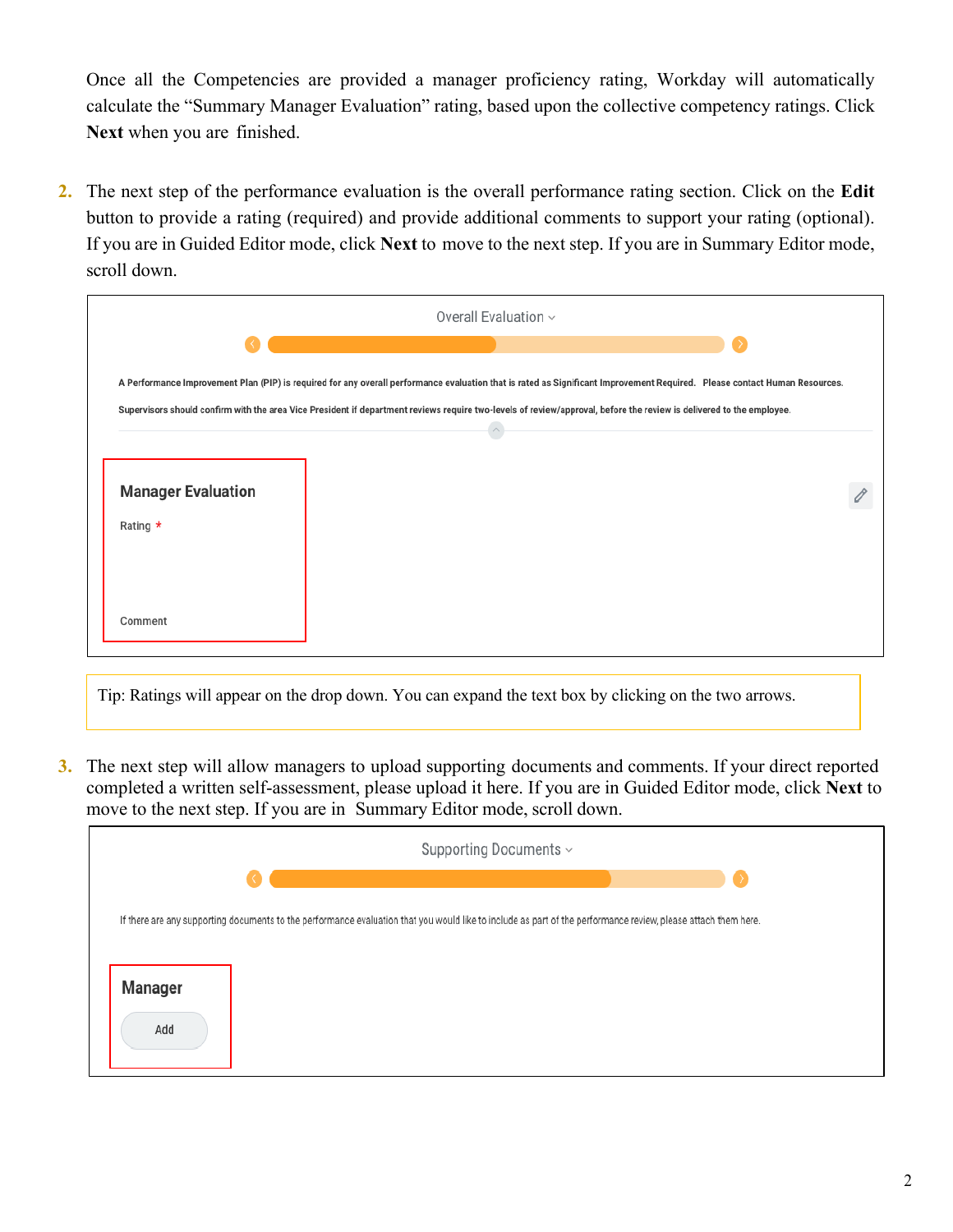- **4.** Once you have completed the performance evaluation, you have the following options:
	- **A.** You can select "Save for Later" to return to the performance evaluation at a later time.
	- **B.** You can select the print option at the top right hand of the page to generate a PDF

copy.

When you are satisfied with your responses, click **Submit**.



**5.** You will receive a **To Do** step asking you to confirm that you have met with your employee in person. By submitting the "**Complete To Do**" step, you confirm that you have met with your direct report and discussed the employee performance review. **Do not complete this step until after you've met with your employee.The performance evaluation will automatically route to the employee's Workday inbox.**

| <b>Overall Status</b> | In Progress                                                                                                                                                                                                                                                                                                                                                                                                                                                                                                                                                                                                                                                                                                     |
|-----------------------|-----------------------------------------------------------------------------------------------------------------------------------------------------------------------------------------------------------------------------------------------------------------------------------------------------------------------------------------------------------------------------------------------------------------------------------------------------------------------------------------------------------------------------------------------------------------------------------------------------------------------------------------------------------------------------------------------------------------|
|                       |                                                                                                                                                                                                                                                                                                                                                                                                                                                                                                                                                                                                                                                                                                                 |
| Instructions          | Instructions for accessing and printing your employee's performance review:                                                                                                                                                                                                                                                                                                                                                                                                                                                                                                                                                                                                                                     |
|                       | · Go to your employee's profile by entering their name in the search bar.<br>- Click on Career from the menu on the left side of the screen.<br>- Click on the Performance Review tab and locate the appropriate performance evaluation.<br>· Click on View to access the performance evaluation.<br>- Click on the printer icon from the top right corner to print the performance evaluation.<br>By submitting this step, you confirm that you have met with your direct report and discussed his/her employee performance review.<br>The next step will be for the employee to acknowledge the performance review. Then, you will acknowledge the performance review to complete the performance evaluation. |
|                       | enter your comment                                                                                                                                                                                                                                                                                                                                                                                                                                                                                                                                                                                                                                                                                              |
|                       |                                                                                                                                                                                                                                                                                                                                                                                                                                                                                                                                                                                                                                                                                                                 |
| <b>Submit</b>         | Save for Later<br>Close                                                                                                                                                                                                                                                                                                                                                                                                                                                                                                                                                                                                                                                                                         |